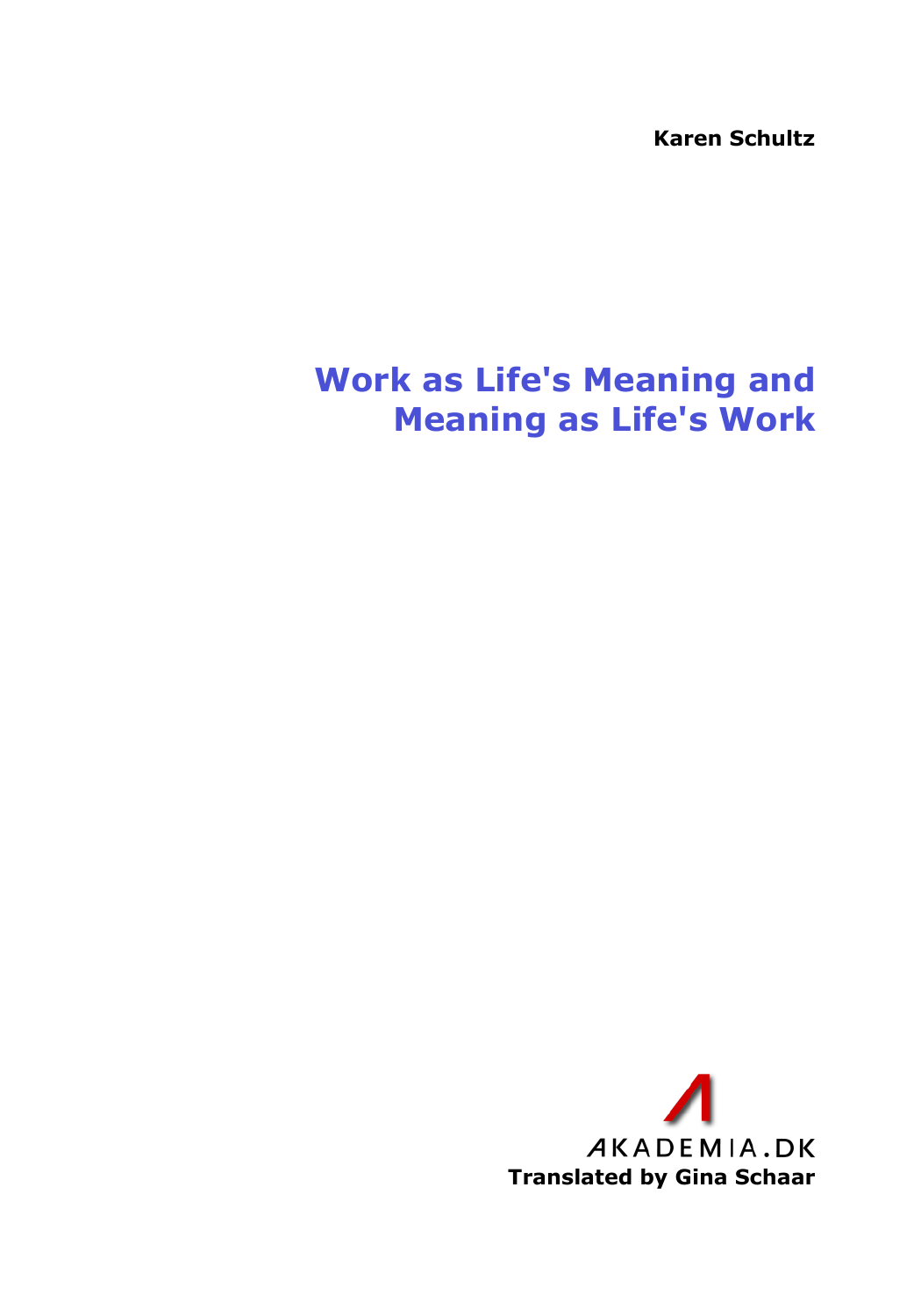Published in 2005 in Danish. The Danish title: Arbejde som livsmening

**Work as Life's Meaning and Meaning as Life's Work (eArticle)** 2005 Karen Schultz and Forlaget Akademia.dk

Translated from Danish by Gina Schaar – [www.akademia.dk/ginaschaar](http://www.akademia.dk/ginaschaar)

1. edition Published by Forlaget Akademia.dk

Books by the same author [\(www.karen-schultz.com](http://www.karen-schultz.com/) and [www.blogger.dk/karen-schultz\)](http://www.blogger.dk/karen-schultz):

*Lederudvælgelse – kvalitet i praksis og teori*. (Executive Recruitment), 1998. ISBN-10: 87-7706-213-2. ISBN-13: 978-87-7706-213-1.

*Eksistens i arbejdslivet.* (When Work Means Meaning), 2000. ISBN-10:

87-412-2637-2. ISBN-13: 978-87-412-2637-8

*Job og Depression*. (Job and Depression), 2001.

*Katrine Kracke – en historie om vinkler.* (Katrine Kracke – a Story about Stripes), 2003. ISBN-10: 87-91468-01-9. ISBN-13: 978-87-91468- 01-8.

- *Psykologi. En grundbog til erhvervsuddannelserne*. (Psychology for Business Schools), 2004. ISBN-10: 87-02-02306-7. ISBN-13: 978- 87-02-02306-0.
- *Når børn og voksne reflekterer.* (When Children and Adults are Reflecting), 2004. ISBN-10: 87-91468-03-5. ISBN-13: 978-87- 91468-03-2.

*Ungdom og eksistens. Grundbog i psykologi for hhx og htx.* (Youth and Existence), 2004. ISBN-10: 87-02-02298-2. ISBN-13: 87-02- 02298-8.

*When Work Means Meaning*, 2005. ISBN-10: 87-91468-02-7. ISBN-13: 978-87-91468-02-5

*Katrine Kracke – en historie om stjerner.* (Katrine Kracke – a Story about Stars), 2005. In manus. ISBN-10: 87-91468-04-3. ISBN-13: 978-87-91468-04-9.

All rights reserved. No part of this book may be reprinted or reproduced or utilized in any form or by any electronic, mechanical, or other means, now known or hereafter invented, including photocopying and recording, or in any information storage or retrieval system, without permission in writing from the publishers. Short quotations in reviews are excepted.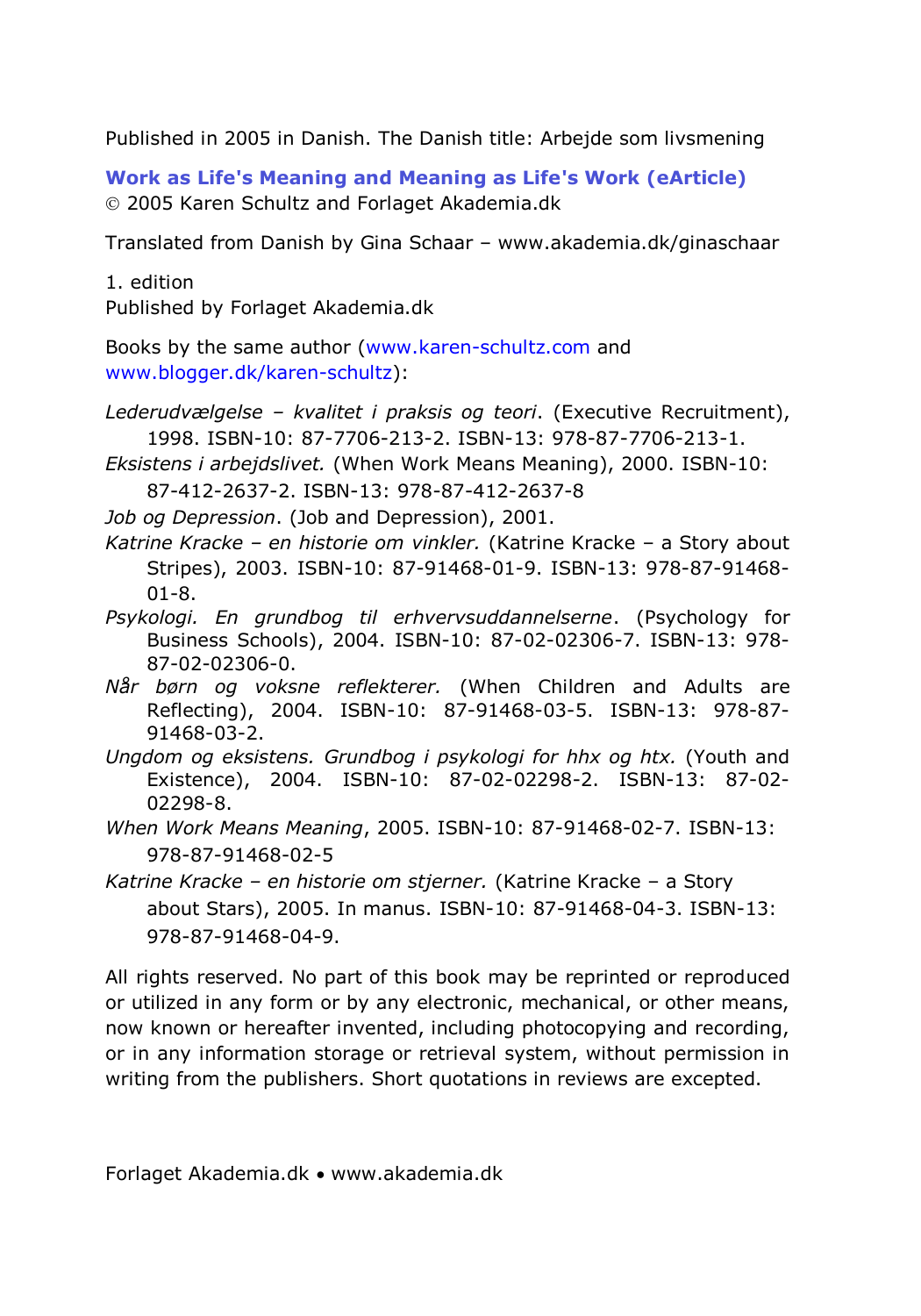## **Work as Life's Meaning and Meaning as Life's Work**

There have always been people for whom a cause was fused together with their working lives. Martin Luther King and Mother Theresa could serve as examples. Asking such people what their work means to them, or how they think their careers will take shape, would distinguish the work from the cause and from themselves in such an artificial way that there would be no point at all in asking.

This is an analogue to Viktor Frankl's distinction between self-actualization and self-transcendence.

... [B]eing human always points, and is directed, to something, or someone, other than oneself – be it a meaning to fulfill or another human being to encounter. The more one forgets himself  $-$  by giving himself to a cause to serve or another person to love – the more human he is and the more he actualizes himself. What is called self-actualization is not an attainable aim at all, for the simple reason that the more one would strive for it, the more he would miss it. In other words, selfactualization is possible only as a side-effect of selftranscendence. (Frankl 1947/1997, p. 133)

For Martin Luther King and Mother Theresa, work is meaning and is therefore certainly not separate from the person or from an object or project. Self-transcendence seems to be the key word, and ironically enough, work as a theme is *not* really explicitly interesting.

If we nevertheless take work as a theme, we do so with a view towards the concrete daily life that unfolds in our cultural surroundings. Most of us have a job, we work many hours each day on average, and – perhaps most importantly – some of us attempt to realize ourselves through our work in such a way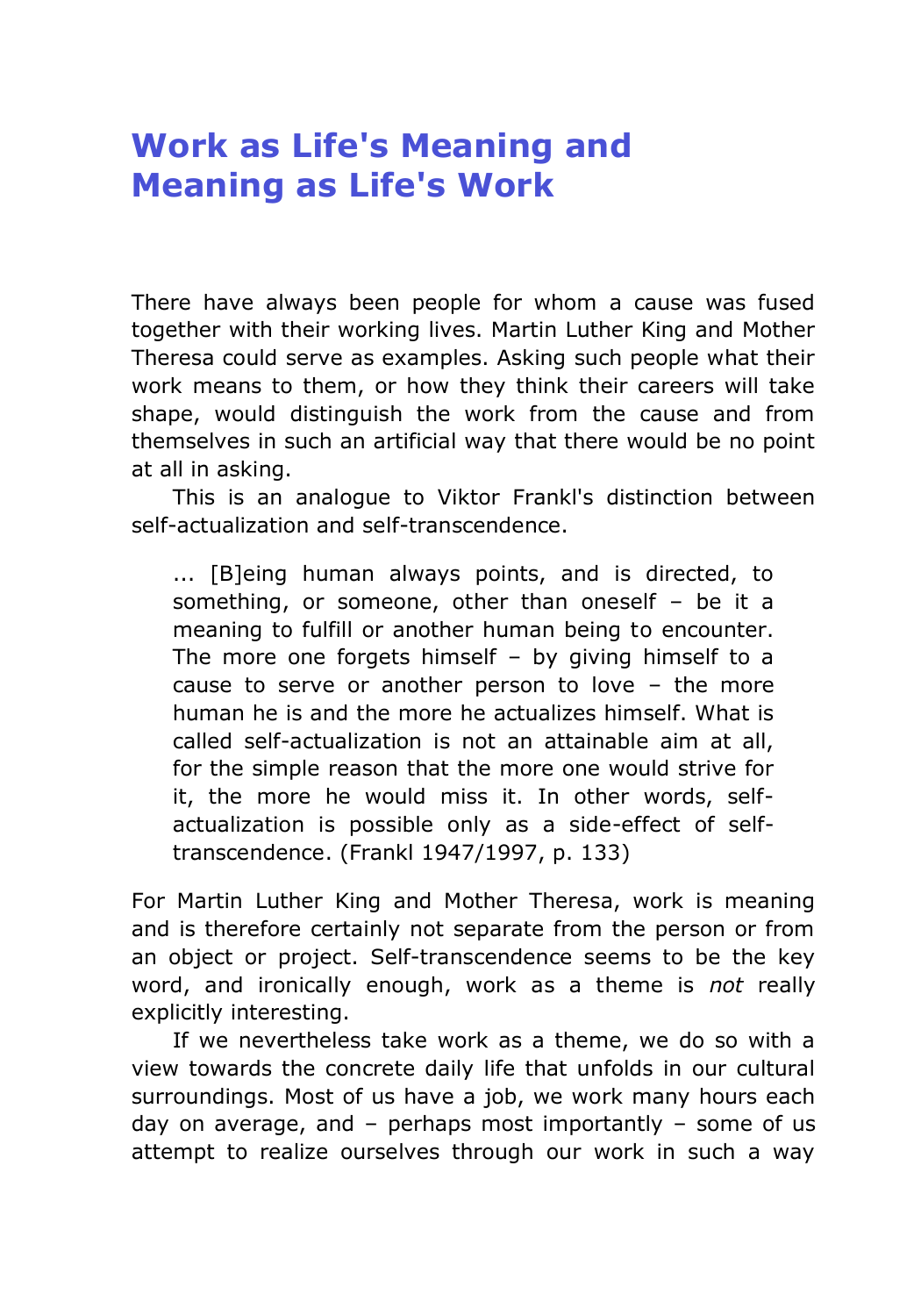that it becomes a goal in itself.

And here, we come back to Frankl's distinction between selfrealization and self-transcendence, where the former *cannot* be a goal in itself, but nevertheless has become one in the modern, Western way of life. Before delving into this discrepancy, it becomes important to explore what is really meant by the concept of self-transcendence.

Interpreted based upon the word itself, it means a state of being beyond the self. To put it in another way, human beings go out into the world, and place themselves in relation to the world, where reality and 'the beyond' exist. As Frankl put it:

… the true meaning of life is to be discovered in the world rather than within man or his own psyche, as though it were a closed system. (Ibid.)

As human beings, we are therefore not just single, small, closed, self-sufficient systems with our own stores of resources; and this approach actually differs from the one currently espoused by humanistic psychology. The self-transcendent person is connected with the world *and* his or her existence has its own completely unique meaning. The uniqueness of meaning for each individual human being's existence arises from this connectedness and not from within the individual. Only in relation to the world does meaning become clear, because it exists *in* the world, but it varies from one person to the next. This meaning thus does not necessarily have anything to do with work. Meaning can also be found in the private sphere through children and family, young as well as old.

Here, Frankl nails down and argues against a common criticism of existential psychology, that is, the perception that with our freedom and our unique existence, we lack any relation to the world around us. Frankl designates connectedness in particular as being most important, because self-transcendence has to do with finding *meaning in life* and thereby has to do with the ultimate driving force of human life.

If we follow his idea that human beings are driven by the will to find meaning, i.e., to find a concrete meaning for their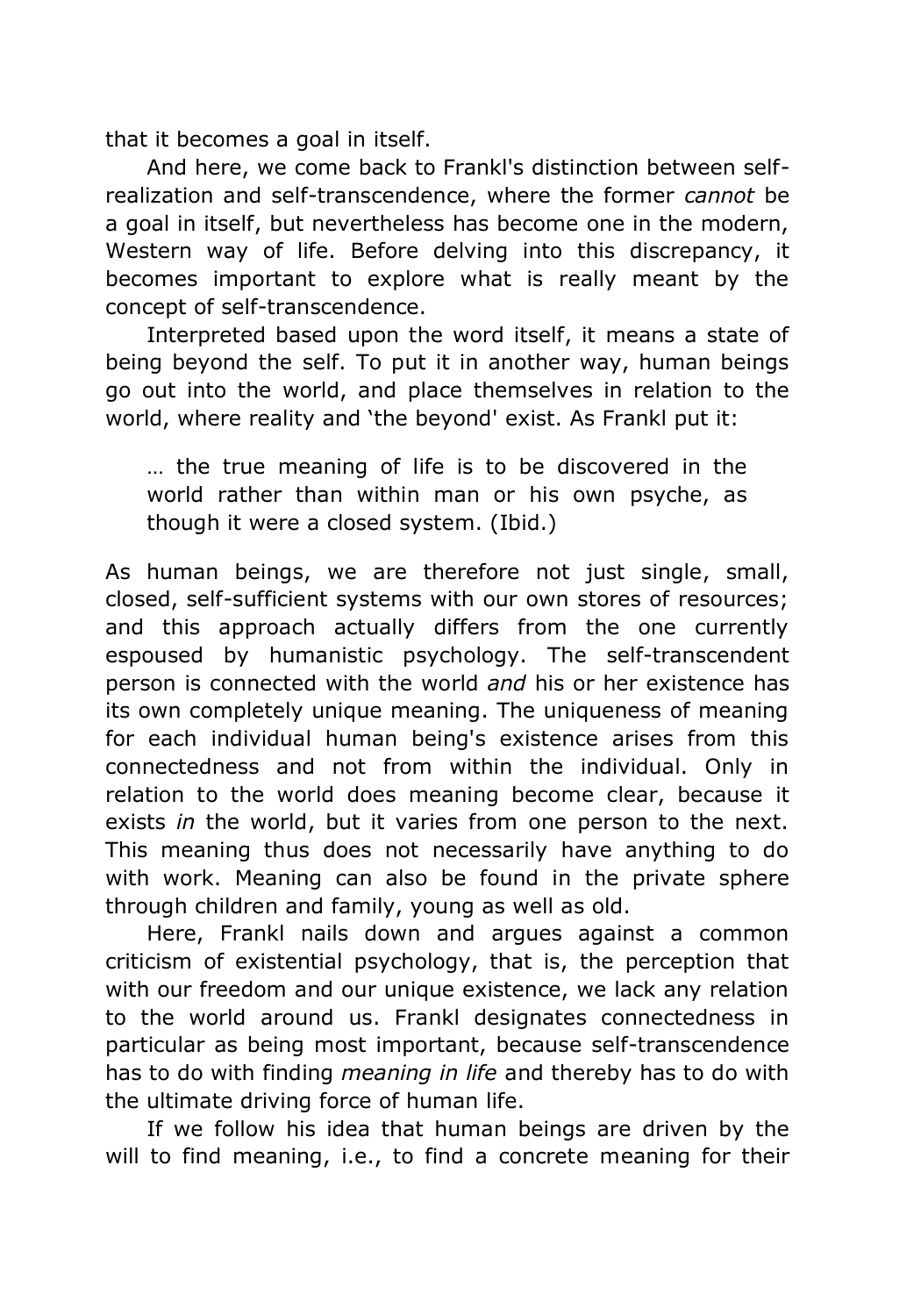own personal existence, it is not so surprising that many people choose the workplace as their arena. Modern existence presents us with many possibilities, which are hardly distinguishable from those presented by existential psychology.

In the modern workplace, self-realization is one of the possibilities offered to us, not as a *side effect,* but as a concrete opportunity, a possible project/goal. The all-important distinction, the difference, between self-transcendence and selfrealization is thereby at risk of being wiped out. The modernday person does use all available resources in order to find concrete meaning in his or her personal existence, but is doing so in a context – the workplace – where giving employees new opportunities has an entirely different purpose. The purpose is not for the employees to be self-realized as a side effect while they otherwise are completely absorbed in something outside themselves. In the workplace, the objective is financial profit and/or a positive reputation.

For almost half a century now, we have disconcertedly declared ourselves satisfied with the opportunities given to employees. With the emergence of humanistic psychology, the workplace as a subject was incorporated into the field of psychology, and the unique individual arose – though not in the existential sense, since the focus was on needs; and values, to the extent they were mentioned, were discussed in order to underscore how people could be motivated, even pushed, toward organizational goals. Applying humanistic psychology to the workplace, the prevailing view was that *human beings are condemned to development.*

This verdict sounds somewhat different than the approximately contemporaneous verdict that came from the French existential philosopher, Jean-Paul Sartre: *human beings are condemned to freedom.* If his conviction is true, however (which is obviously an important existential presumption) then the humanistic verdict cannot be so. If human beings really are condemned in every situation to have freedom and therefore to be able to choose, then no one can at the same time be condemned to development. A person is free to say "no", to say "no, thank you"; the humanistic rationale will be put forward in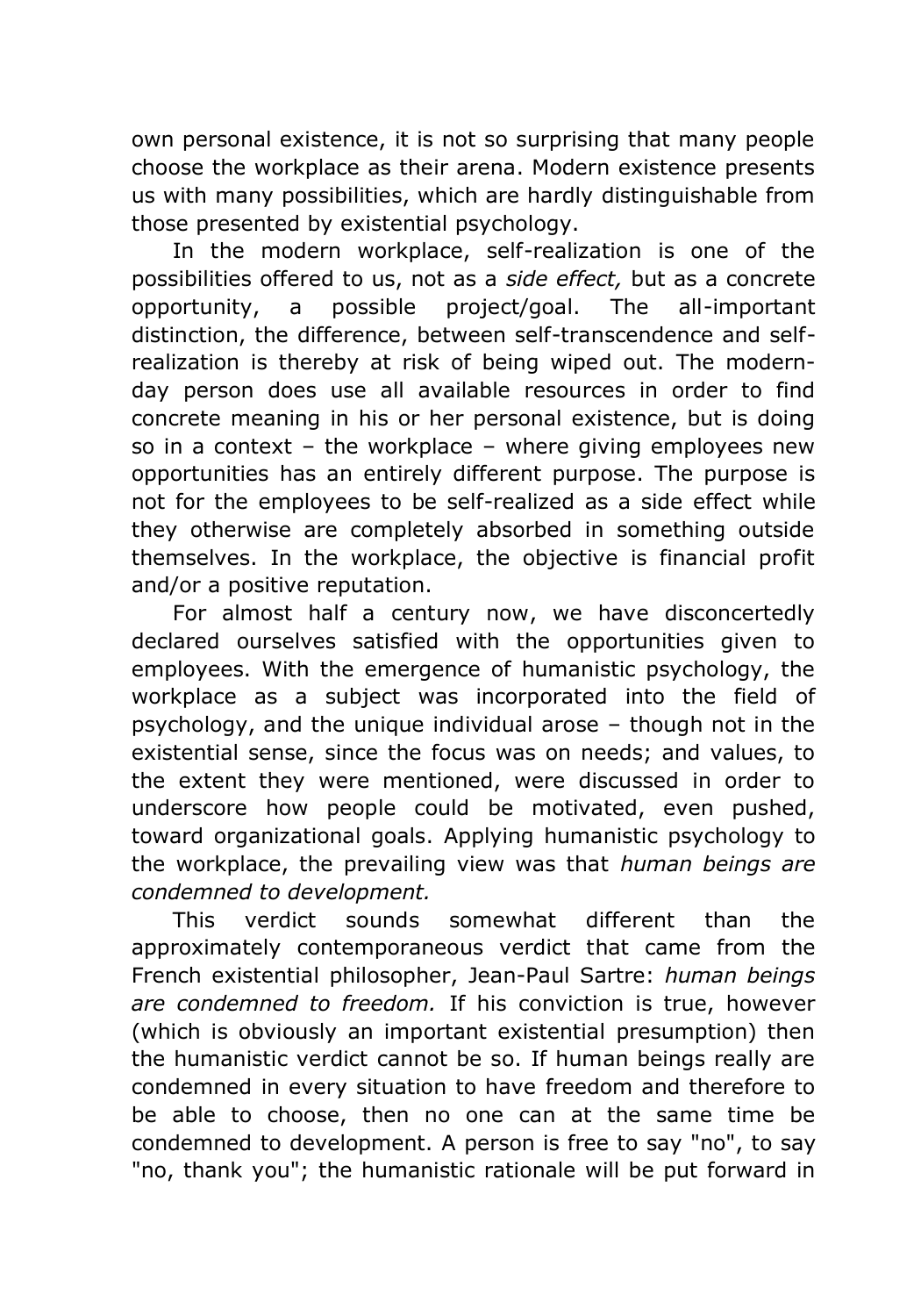the workplace as being an advantageous proposition.

What then can we deduce about the situation of people today in the modern workplace? My leadoff is to view development as having been generalized into something common to all, into something not worthy of pursuit. As a consequence, I would assert that humanistic resource concepts *seduced people into development.* Human beings have thus not been condemned, but find themselves in a place where, if they were alert and reflective, they would refuse to be.

Now, Sartre would object here that, precisely by not being alert and reflective, people today have thus exercised their freedom and made their choice. People have let themselves be seduced, have chosen to believe in the workplace's arguments about how organizational goals can coincide with employees' personal goals, and that therefore it is just a matter of rowing the boat together. That such a boat is an existential impossibility is another matter. The employees have chosen to believe in it. But why? we might ask.

Indeed, why say yes to seduction, why say yes to being taken in, to being told an untruth? One reasonable answer might be that the alternative was once worse, and that human comfort has in the meantime become too great. Humanistic psychology arrived in the workplace as the new Third School with a wellintentioned view towards the individual. This view was far preferable to the behavioral view, which until then had governed the interpretation of what happened on the factory floor.

Humanistic psychology thereby became a *yes to life,* as the American psychologist, Abraham Maslow, called it. He introduced his five basic needs and gave us the word *selfactualization,* which quickly became *self-realization* with the emphasis on *self.* The individualistic way of life was born. His view of people at work was reformulated a few years later by his student, Douglas McGregor, whose life's meaning lay without doubt in making evident the great need to exchange the old, dark view of the individual for a brighter one:

1. Management is responsible for organizing the elements of productive enterprise – money, materials,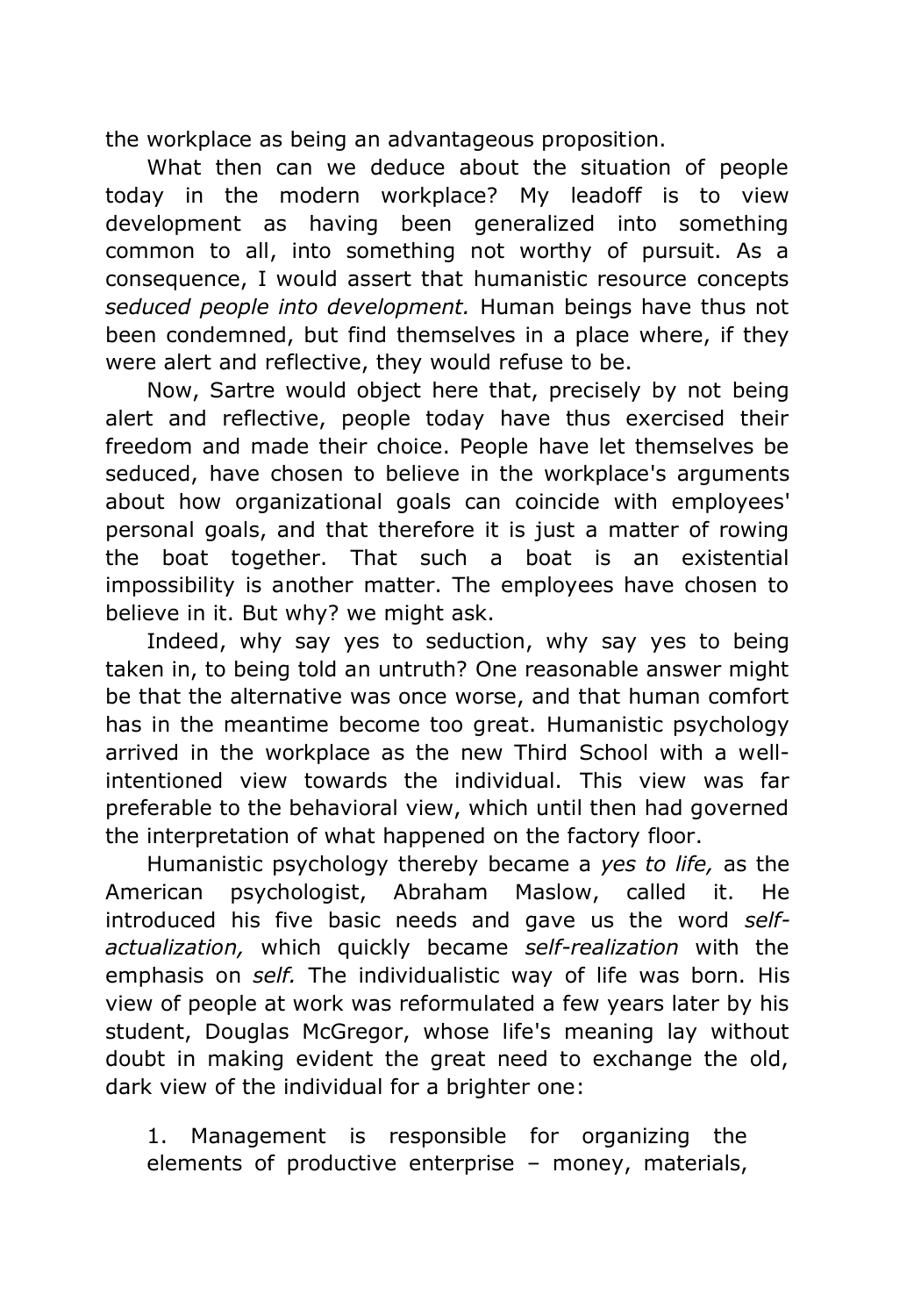equipment, people – in the interest of economic ends.

2. People are not by nature passive or resistant to organizational needs. They have become so as a result of experience in organizations.

3. The motivation, the potential for development, the capacity for assuming responsibility, the readiness to direct behavior toward organizational goals are all present in people. Management does not put them there. It is a responsibility of management to make it possible for people to recognize and develop these human characteristics for themselves.

4. The essential task of management is to arrange organizational conditions and methods of operation so that people can achieve their own goals best by directing their own efforts toward organizational objectives. (McGregor 1957, p. 375)

It is clear that McGregor, despite his good intentions, did not reckon self-realization as a *side effect.* Notwithstanding that his conceptions about people are new and totally break with negative, industrial notions about people, organizational activity is still carefully arranged, and people are one of the *elements* in the management field.

Half a century has gone by since then. The last World War and its whispering ruins have long since become silent. Only from the Balkans and further off in the world do we get reminders that not everything is growing, and that personal development can also consist in taking responsibility for one's younger siblings, because one's parents have been shot.

But the Balkans, Afghanistan, Sudan, Iraq ... these are obviously not enough. Personal development is still preferably conducted on some extended weekend retreat in a comfortable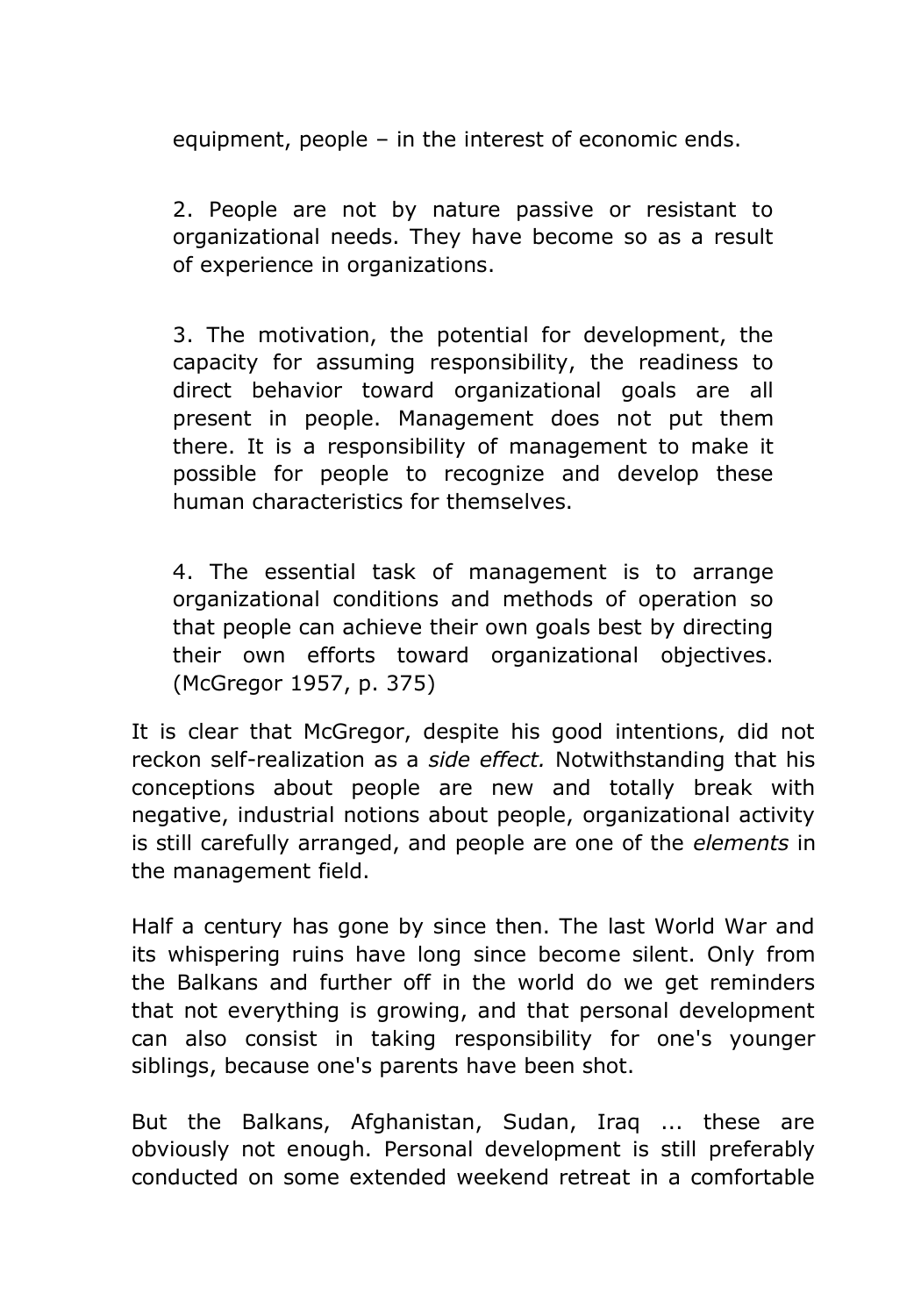spot near a lake or ocean, paid for by the company. Such a way of life is a yes to life, according to Maslow; and one must really be beastly to attempt to say no here. Maslow himself in a way tried otherwise by orienting himself with the European existential philosophers' works, perhaps because with their concepts like *freedom, responsibility* and *meaning*, they gave a philosophical counterpart to his psychological work. In his book, *Toward a Psychology of Being,* from 1962, he reached the conclusion that

The existentialists' study of the authentic person and of authentic living helps to throw this general phoniness, this living by illusions and by fear into a harsh, clear light which reveals it clearly as sickness, even the widely shared. (Maslow 1962/1998, p. 22)

Considering these words, Maslow certainly does not seem like the founder of the modern mode of working that later proved attractive to so many stressed-out employees. His objective was to argue, via existentialism, that people do *not* neglect to vitalize the resources they have; on the contrary, every human being has the chance to put the falseness of previous generations behind them (the inhibitions of the Freudian bourgeoisie, for example) and thereafter have a chance at selfrealization. To that end, the existentialists are naturally useful.

They are not useful, however, concerning their *no to life*:

I don't think we need take too seriously the European existentialists' exclusive harping on dread, on anguish, on despair and the like, for which their only remedy seems to be to keep a stiff upper lip. … They should have learned from the psychotherapists that the loss of illusions and the discovery of identity, though painful at first, can be ultimately exhilarating and strengthening. (Ibid.)

Now *there* is a ditty one can sing along with. The humanistic psychologist wants to see the good side and move forward. Maslow is correct that the existentialists see the world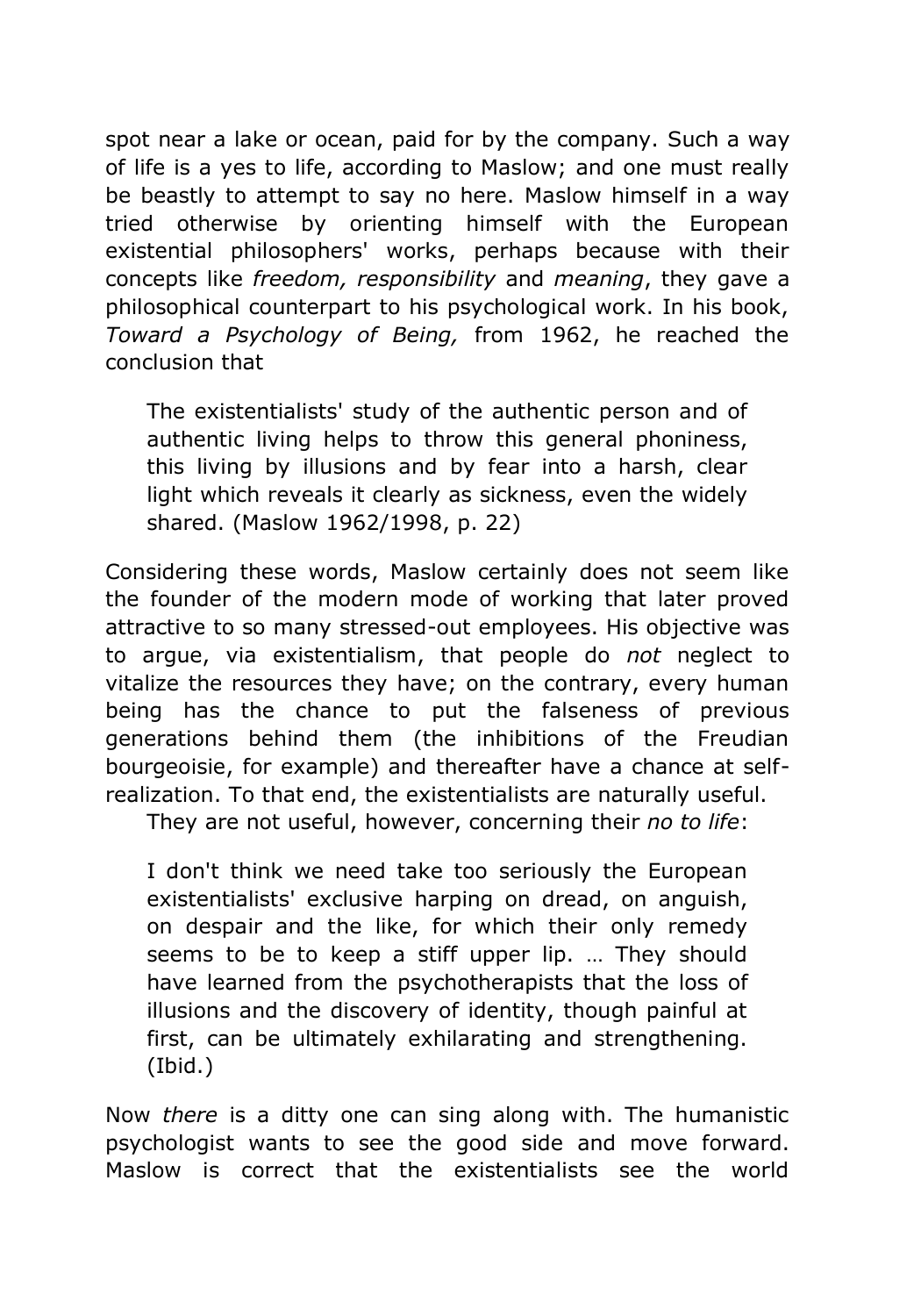differently than he does. Authenticity, for example, is an important existential concept that nicely says something about what really is going on between humanists and existentialists.

Can a person safeguard his or her authenticity if the surroundings (here, the workplace) tend towards a different goal? Can people safeguard their authenticity if their relation to the other (here, the employer) is said to be one of equal worth, but in practice demands unconditional loyalty? Can people safeguard their authenticity, if they must always be a resource?

Here, I am referring to three of the assumptions underlying any Western-style workplace that is run according to human resource management principles. It is assumed that employees have the same goals as their employer. It is assumed that those who are considered equals can also be placed hierarchically in relation to each other. It is assumed that people are always strong.

From an existential perspective, *none* of these assumptions is true; and yet, people can put themselves at the service of a greater cause, so that all these assumptions nevertheless are brought to fruition in practice and thereby become true.

A person *can* have the same goals as the workplace and therefore get along like a fish in water – in authentic connectedness with the surroundings. One example might be the organization Doctors Without Borders.

And a person *can* give himself over – and thereby be subordinate – to another person and still be the other's equal. An example would be Karen Blixen's faithful Danish secretary, Clara Selborn. But notice that the components get switched around. Giving oneself over, subordinating oneself: these come first and are chosen by the person herself. Thereafter comes equal worth.

Finally, as concerns the last assumption, a person *can*  maintain his or her mental strength in good shape just through the knowledge of having chosen a meaningful act, which was not in itself an outwardly driven, career-advancing objective or one that would look good to others, but for that person was lifegiving and self-effacing. An example of this would be Mother Theresa.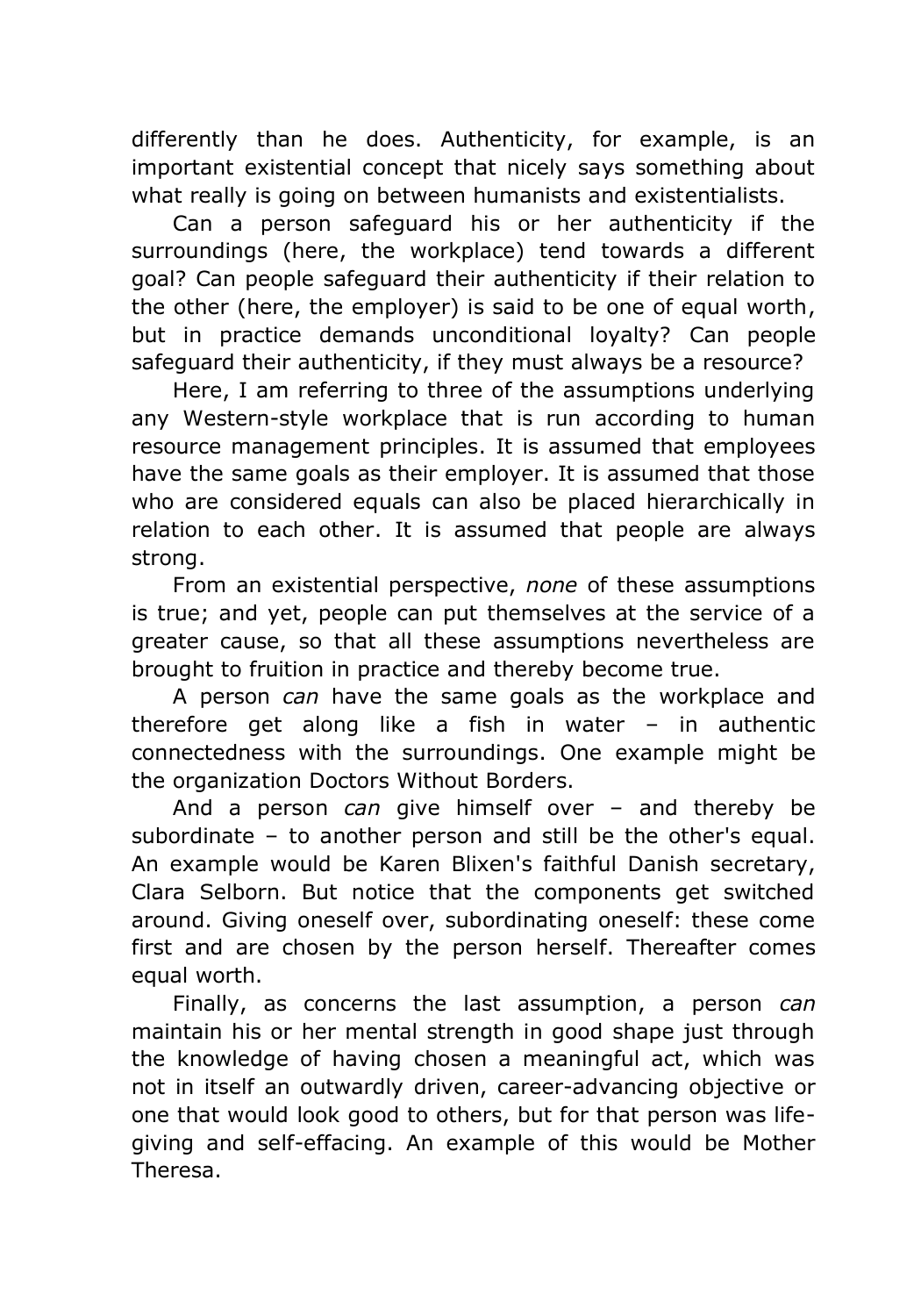Viktor Frankl can help to explain the real difference between what I have described above as the assumptions behind the Western world's workplaces, and the examples I have given of existential modes of living out the same assumptions. Frankl would point out values, as he points out the definitive distinction:

Values do not drive a person; rather than push, they draw us. ... When I say that human beings are drawn by values, it is implicit that freedom is always present; the freedom of human beings to choose whether to accept or reject a proposal, i.e. to actualize or waste an opportunity for creating meaning. (Frankl 1947/2004, p. 104)

Ein Psycholog erlebt das Konzentrationslager, og: Der Mensch auf der Suche nach dem Sinn Here again, it is explained that human beings have the freedom to say no. But do organizations see things in the same way? No, there is no further assumption, no further possibility behind the assumptions of the humanisticminded workplaces; there is *not* in fact the logical possibility that an employee has the ability to say "no, thank you".

On the one hand, I could add rationally that nor are organizations created to give their employees choices. If the answer is "no, thank you", that's all right, and the employee can just find another job. Such consequences are normal from an existential point of view.

On the other hand, I must also more emotionally state that there is an internal contradiction here. It lies partly in the second assumption's switching the order of things – the demand for loyalty comes *before* equality, which makes equality impossible; and it lies partly in the psychological double-bind of an offer that is too good to refuse – *we won't take no for an answer.* In other words, if the employee gets the idea that he would like to say no to these assumptions, it is the employee who has misunderstood the connection; it is not that the assumptions might be ambiguous or manipulative.

These kinds of workplaces produce many various types of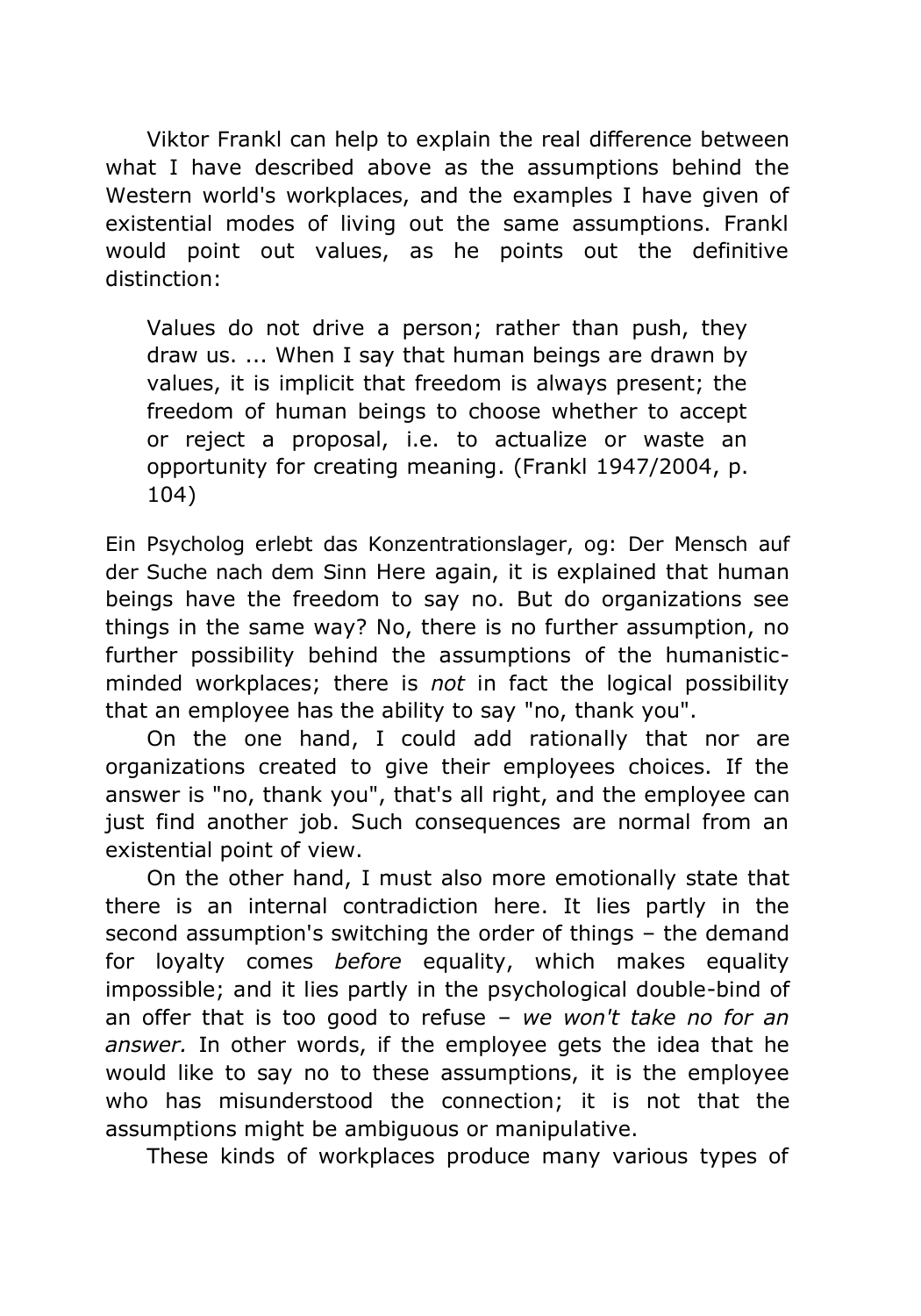individuals, when we look upon matters a bit more closely. There are many stressed-out employees as well as managers. To use a term from existential psychology, the necessary *state of tension* has gone from being electrifying to being electric shock therapy.

What man actually needs is not a tensionless state but rather the striving and struggling for a worthwhile goal, a freely chosen task ... the call of a potential meaning waiting to be fulfilled by him. (Frankl 1947/2004, p. 109)

Isn't the overstressed state of so many people today a clear indication that they lack a worthwhile goal? I will not presume to judge the matter, but instead will stick to the people I meet as an organizational psychologist. Typically, I meet them when sickness or warning signs have forced them to pause for a moment. What can be the matter?

During these encounters, I often think about the Sisyphus myth, which French philosopher Albert Camus used as a metaphor in his exposition of meaninglessness in existence, which can only be overcome by means of consciousness of its absurdity. That is his conclusion; but along the way, he holds up the stark image of a man who strains heavily to get a rock up to a mountaintop in an utterly *meaningless* expenditure of energy, as it turns out, because time after time the rock just rolls down the mountain again, so that the man must begin all over again.

One thought that might immediately come to mind is that people nowadays struggle towards the top in the same way, only to be shocked thereafter by how little it all really meant, if it meant anything at all. As an example, imagine the cancer patient who feels he has spent too much of his time here on earth working; or the parents of a teenager with a drug problem, who suddenly discover what is more important than work.

Actually, though, I believe the myth can, with Camus' help, lead to yet another point. What Camus does is to imagine in a true-to-life way what happens when this man, after his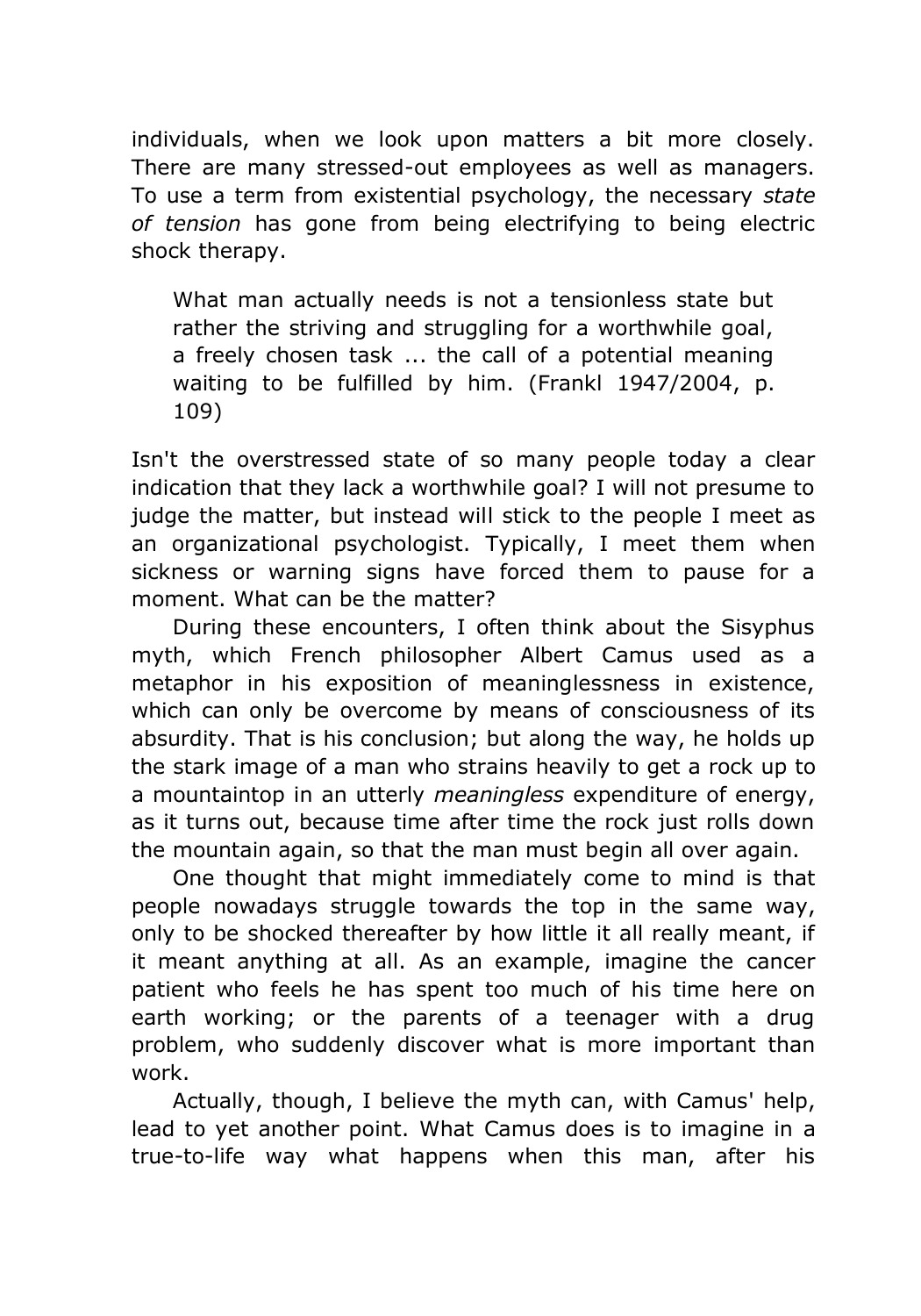meaningless, absurd venture up the mountain, descends back down to begin all over again. He imagines that this man, on his way down the mountain, understands perfectly well how absurd these trips up and back down again actually are. Yes, Camus actually imagines that this person is fully aware of the whole situation.

It is in the pause during his return that Sisyphus interests me.… This recurring hour that is like a breathing space, and which returns just as surely as his misfortune, is the hour of consciousness. At each of the moments when he leaves the heights and descends little by little towards the lair of the gods, he is the master of his destiny. He is stronger than the rock. (Camus 1942/2002, p. 165)

And therein lies the strange paradox, that it is through consciousness of the situation that it becomes bearable. In the face of absurdity, a person can do nothing directly. But he still has his consciousness, and that becomes the means by which he overcomes the work, the absurdity, and his life – even without a god, as Camus set out to show it was possible to live without.

Another thought that might spring to mind is that I would at this point introduce a type of therapy for those suffering from severe stress, consisting simply of making them *conscious* of their meaningless work-mare, so then they will be able to handle it. But no, I have another purpose. Actually, I see the modern way of life as the reverse of Camus' realistic vision of the man and the mountain.

People in modern times typically consider themselves fortunate that their work has become so meaningful – that the rock certainly is heavy, but that there is good reason to haul it up the mountain. In *some* cases, it does not even roll down again. So modern-day work has become filled with meaning. On the other hand, there is also no pause, no trip down the mountain, where there may be occasion for reflection and consciousness. Modern-day people are always on the move, on the way up.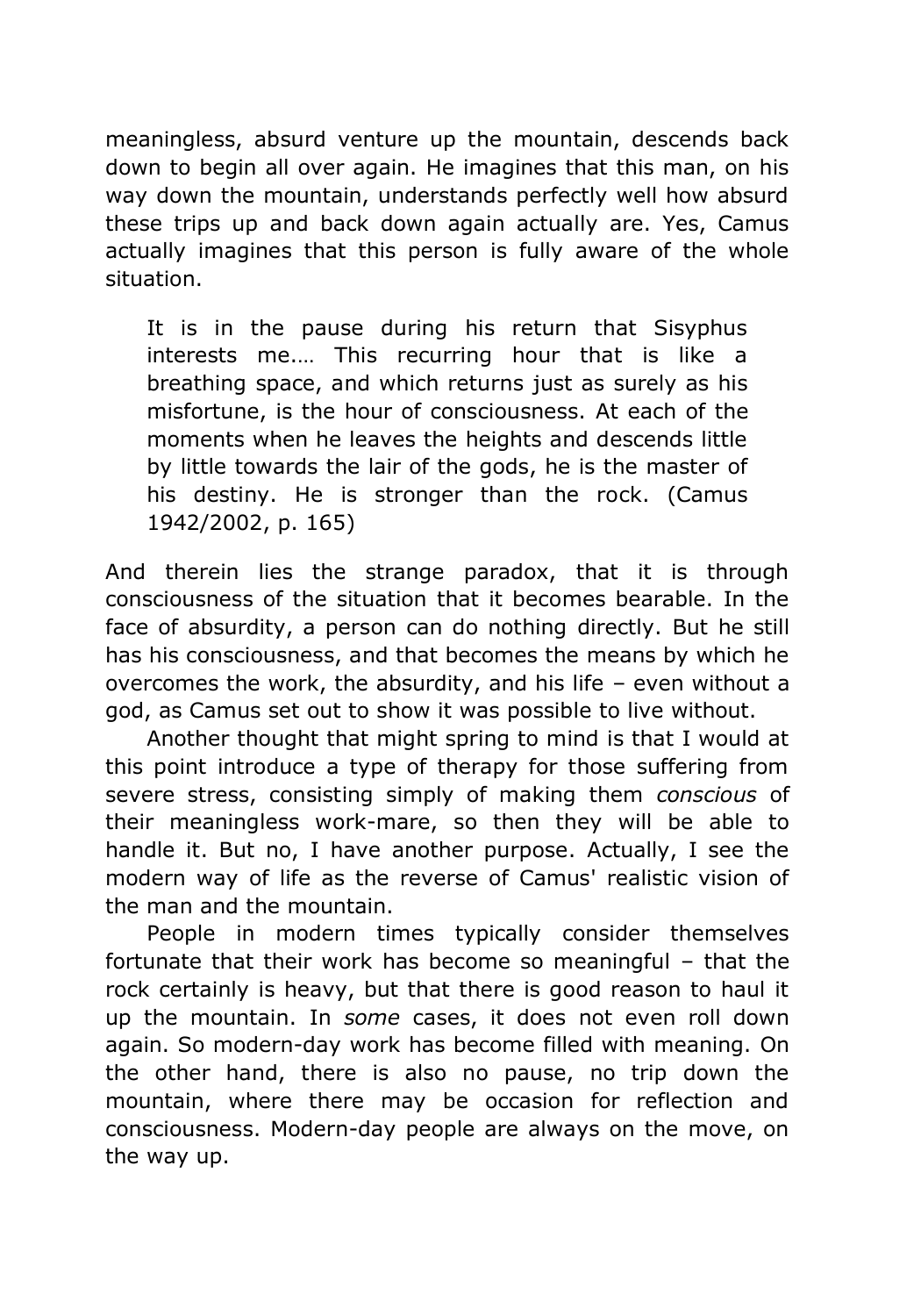Can we perhaps not cope with this combination? Being on the move is not the same as being absorbed in something. It is not the same as giving oneself over to something, not the same as *being* one's work or letting oneself be surprised by the side effects.

The individual is complex, knows both love and hate, and has both strengths and weaknesses. The individual has a need for meaning in life, develops through relationships, and is capable of choice in those dilemmas that life offers us due to our fundamental conditions of freedom, meaning, alone-being, death, and other themes of life. The individual has, throughout life, the tasks of dealing with love and hate, strength and weakness, of distinguishing between good and bad, and of coping with life and death. (Schultz 2005, p. 15)

Without the modern comforts as a controlling force in life, work can nonetheless be difficult; the rock can be a heavy weight to bear. But when the rock is borne with consciousness of the meaningfulness in doing so, and not just because it leads to further comforts and luxury, we can then speak of an existential act.